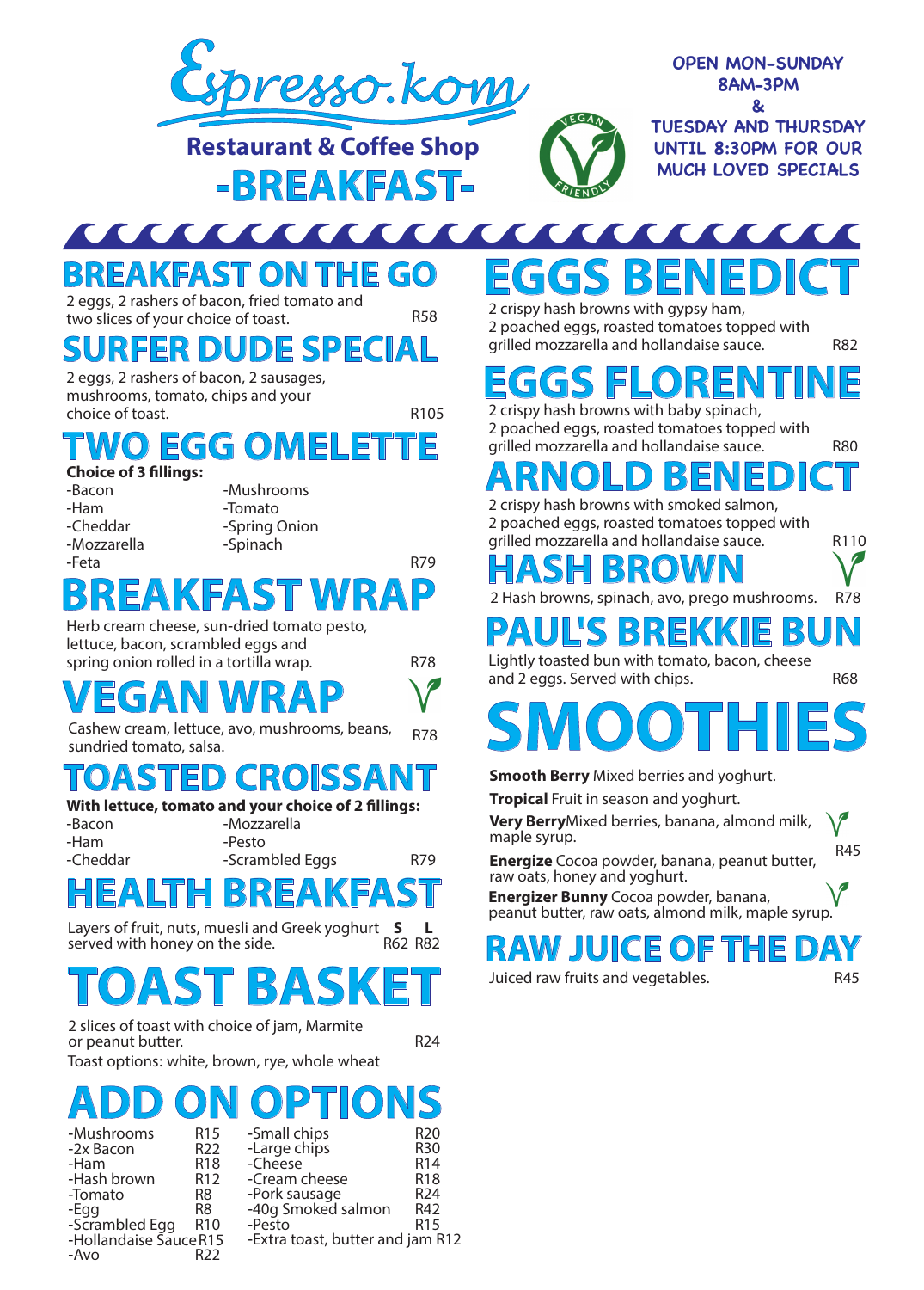

**Restaurant & Coffee Shop -BEVERAGES-**



### <u> AAAAAAAA</u> **COFFEES**

|                          | R                               |  |
|--------------------------|---------------------------------|--|
| Americano                | R <sub>20</sub>                 |  |
| Cappuccino               | R <sub>24</sub> R <sub>27</sub> |  |
| Café Latte               | R27                             |  |
| Café Mocha               | <b>R30</b>                      |  |
| <b>Hot Chocolate</b>     | R <sub>24</sub> R <sub>28</sub> |  |
| Macchiato                | R <sub>24</sub>                 |  |
| Espresso                 | R <sub>15</sub> R <sub>20</sub> |  |
| Chai Latte               | R <sub>26</sub>                 |  |
| Filter Coffee            | R <sub>17</sub>                 |  |
| Filter Coffee Refill     | R <sub>14</sub>                 |  |
| Ceylon/Rooibos/Earl Grey | R <sub>14</sub>                 |  |
| Babycino                 | R8                              |  |
| <b>Iced Coffee</b>       | R29                             |  |
|                          |                                 |  |

# **COLD DRINKS**

| <b>Soft Drinks:</b>   |     | R <sub>24</sub> | <b>BOS Iced Tea:</b> |                                 | R32             |
|-----------------------|-----|-----------------|----------------------|---------------------------------|-----------------|
| Coca Cola, Zero       |     |                 | Peach                |                                 |                 |
| Fanta Orange          |     |                 | Lemon                |                                 |                 |
| Cream Soda            |     |                 | Lime & Ginger        |                                 |                 |
| Sprite, Zero          |     |                 | Berry                |                                 |                 |
| <b>Red Grapetiser</b> |     | <b>R30</b>      |                      |                                 |                 |
| Appletiser            |     | <b>R30</b>      | Juices:              | S                               | L.              |
| <b>Almond Milk</b>    |     | R <sub>8</sub>  | Orange               | R <sub>20</sub> R <sub>25</sub> |                 |
|                       |     |                 | Mango                |                                 |                 |
| <b>Milkshakes:</b>    | S   | L               | Water                |                                 |                 |
| Lime                  | R30 | <b>R35</b>      | Still, Sparkling,    |                                 | R <sub>18</sub> |
| Banana                |     |                 | Tonic, Soda          |                                 | R <sub>18</sub> |
| Chocolate             |     |                 |                      |                                 |                 |
| Strawberry            |     |                 |                      |                                 |                 |
| Vanilla               |     |                 |                      |                                 |                 |

R38

#### **BEER & CIDERS** R27 R30

| <b>Black Label</b>      | R2             |
|-------------------------|----------------|
| Windhoek Lager          | R3             |
| Windhoek Light          | R3             |
| <b>Windhoek Draught</b> | R3             |
| Castle Lager            | R2             |
| Castle Light            | R2             |
| Becks non-alcoholic     | R <sub>3</sub> |
|                         |                |

Coffee

|   | 7 Hunters Dry   |
|---|-----------------|
| 0 |                 |
|   | 0 Savanna Dry   |
|   | 2 Savanna Light |
| 8 |                 |
|   |                 |

R30 R30

R28 **CRAFT BEER** R30 **ASK YOUR WAITER**

## **WINE LIST White Wines G**

CCC

R34 R125 **B**

**Bon Courage Sauvignon Blanc** From the grassy notes on the nose to the refreshing palate brimful with tropical fruit and gooseberry. Dry & crisp!

**Durbanville Hills Sauvignon Blanc** R36 R130

A full bodied wine that dazzles with its grassy bouquet while tropical fruit

combines with subtle goodeberry on the palate.

### **Red Wines**

#### **Durbanville Hills Merlot**

R37 R145

A wine with a strong mint nose, full of ripeness and subtle oak aromas. Richly concentrated fruit flavours on the palate, complemented by tastes.

### **Nedenburg 56HUNDRED Merlot** R34 R125

Medium bodied with rich strawberry, blackcurrent aromas and a hint of vanilla on the nose. Up-front flavours and a soft, silky texture.

### **Rosé Wine**

R110 **Nedenburg Rosé** A fruity, delicate wine with a light blush colour and a delicate sweetness. Semi-sweet, smooth and light-bodied.

### **Sparkling Wine**

**JC Le Roux** - Le Domaine **R150** 

We operate out of a small kitchen and at busy times, perfection may take a little longer.<br>Thank you for your patience. \*Indicates availability. No alcohol sold to under 18s. 10% Service charge for tables of six people or more.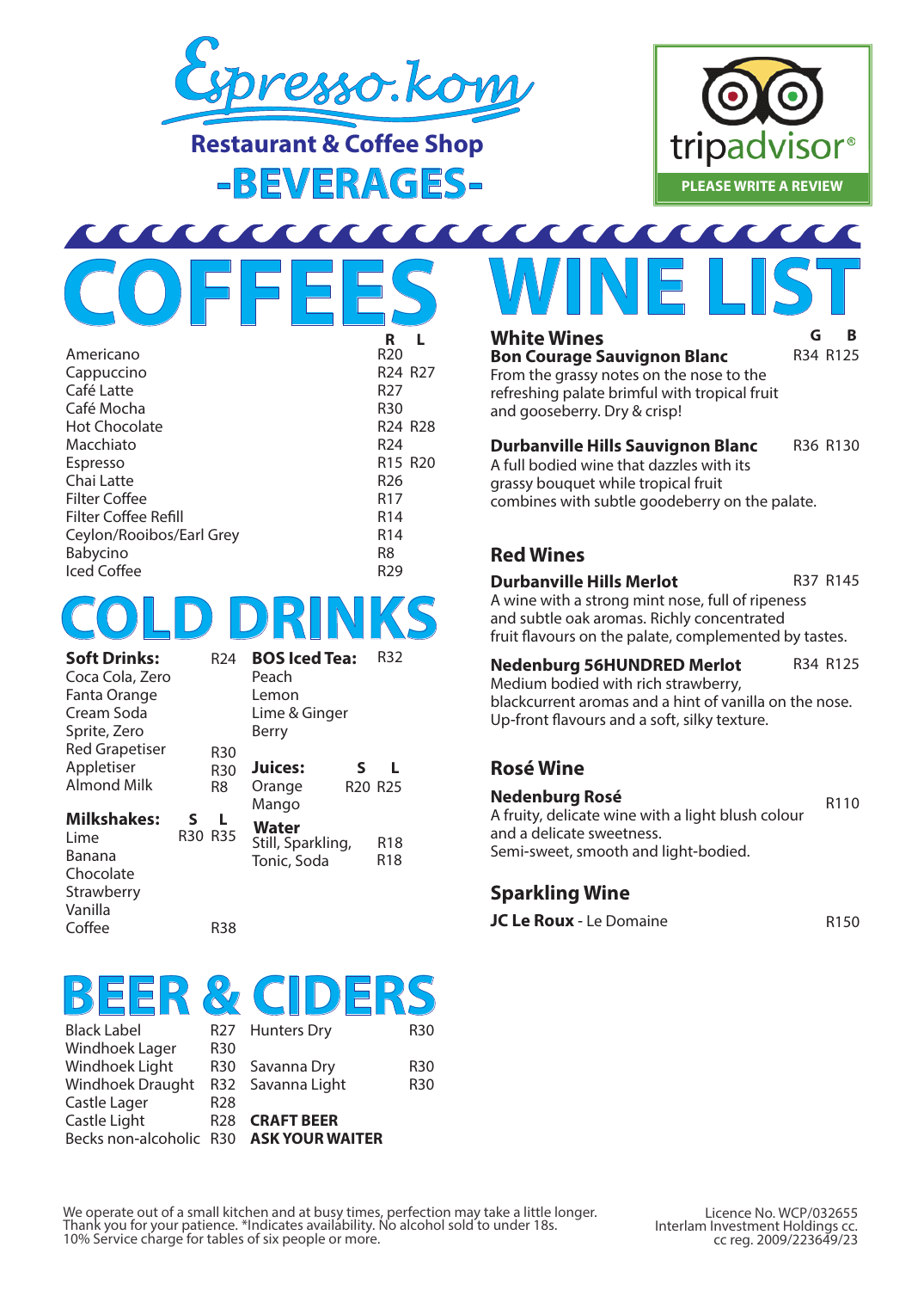

**Restaurant & Coffee Shop**



# **-LUNCH-WHOLE WHEAT PUMPKIN**

### **SEED or CIABATTA SARMIES**

| Served with your choice of salad or chips.                                                     |     |
|------------------------------------------------------------------------------------------------|-----|
| Prego<br>125g Rump steak, prego sauce, cheddar cheese,<br>fried egg, lettuce.                  | R85 |
| <b>Pulled Pork</b><br>Pulled pork in BBQ sauce, cheddar, avo, mayo<br>with lettuce and tomato. | R85 |
| <b>Roast Veg</b>                                                                               | R75 |

Roasted vegetables, hummus, feta, pesto and mayo

### **TOASTED SANDWICHES**

### **Choice of white, brown, whole wheat or rye bread. Served with salad or chips.**

#### **Choice of fillings:**

| <b>R38</b>      |
|-----------------|
| R42             |
| R44             |
| R49             |
| <b>R58</b>      |
| <b>R52</b>      |
| R <sub>54</sub> |
| R <sub>52</sub> |
|                 |

### **DELICIOUS WRAPS**

### **Sweet & Sour Chicken**

Cubes of chicken fillet with a sweet & sour sauce, on lettuce with feta, \*avocado, carrot and cucumber rolled in a tortilla wrap. The R78

### **Smoked Salmon**

Smoked salmon, cream cheese, on a bed of carrot, cucumber, lettuce, rolled in a tortilla wrap with salsa.

R125

### **DEEP OCEANS**

### **Grilled Fish**

| Grilled *hake with lemon, garlic, parsley butter<br>served with vegetables and tomato couscous. | R <sub>115</sub> |
|-------------------------------------------------------------------------------------------------|------------------|
| <b>Batter-fried Fish</b>                                                                        |                  |
| Batter-fried *hake with chips, tomato &                                                         |                  |
| cucumber slices and tartar sauce.                                                               | R99              |
| <b>Calamari</b>                                                                                 |                  |
| Golden fried calamari strips served with chips,                                                 |                  |
| veg or salad and tar tar sauce                                                                  |                  |
|                                                                                                 |                  |

**FRESH SALADS Served with olive oil and balsamic vinegar on the side. Add on: \*avocado R22, bacon R22 or feta R14** 

### **Garden Salad**

Fresh bed of lettuce topped with cucumber, beetroot, carrot and tomato, sprouts and sunflower seeds. R48

#### **Espresso Chicken Salad**

Chicken breast spiced witrh cumin, lemon, paprika, coriander served with lettuce, cucumber, tomato, dried apricots and pumpkin seeds. R90

#### **Feta Salad**

R75 Feta on top of marinated fried mushrooms, olives, tomato, onion, cucumber & lettuce. With a honey & mustard dressing.

#### **Smoked Salmon**

\*Avocado, feta, pumpkin seeds and lemon mayo dressing

R90

# **PITA POCKETS**

#### **Peri-Peri**

Lemon peri-peri chicken with stir fried vegetables in pita bread halves and tzatziki sauce. Served with a salad. R85

#### **Roasted Veg**

Roasted vegetables and hummus with cashew cream. Served with a salad. R75

### **Falafal**

Toasted pita bread filled with lettuce, tomato, cucumber, fried chickpea patty served with hummus.

# **TORTILLA NACHOS**

Tortilla corn chips topped with tomato salsa, jalapeños, cheddar cheese, mozzarella, guacamole and sour cream. Plain Chicken BBQ pork R78 R95 R98

# R99 **CHILLI POPPERS**

2 Batter-fried jalapeños stuffed with feta and mozzarella, served with a sweet chilli dip. R35